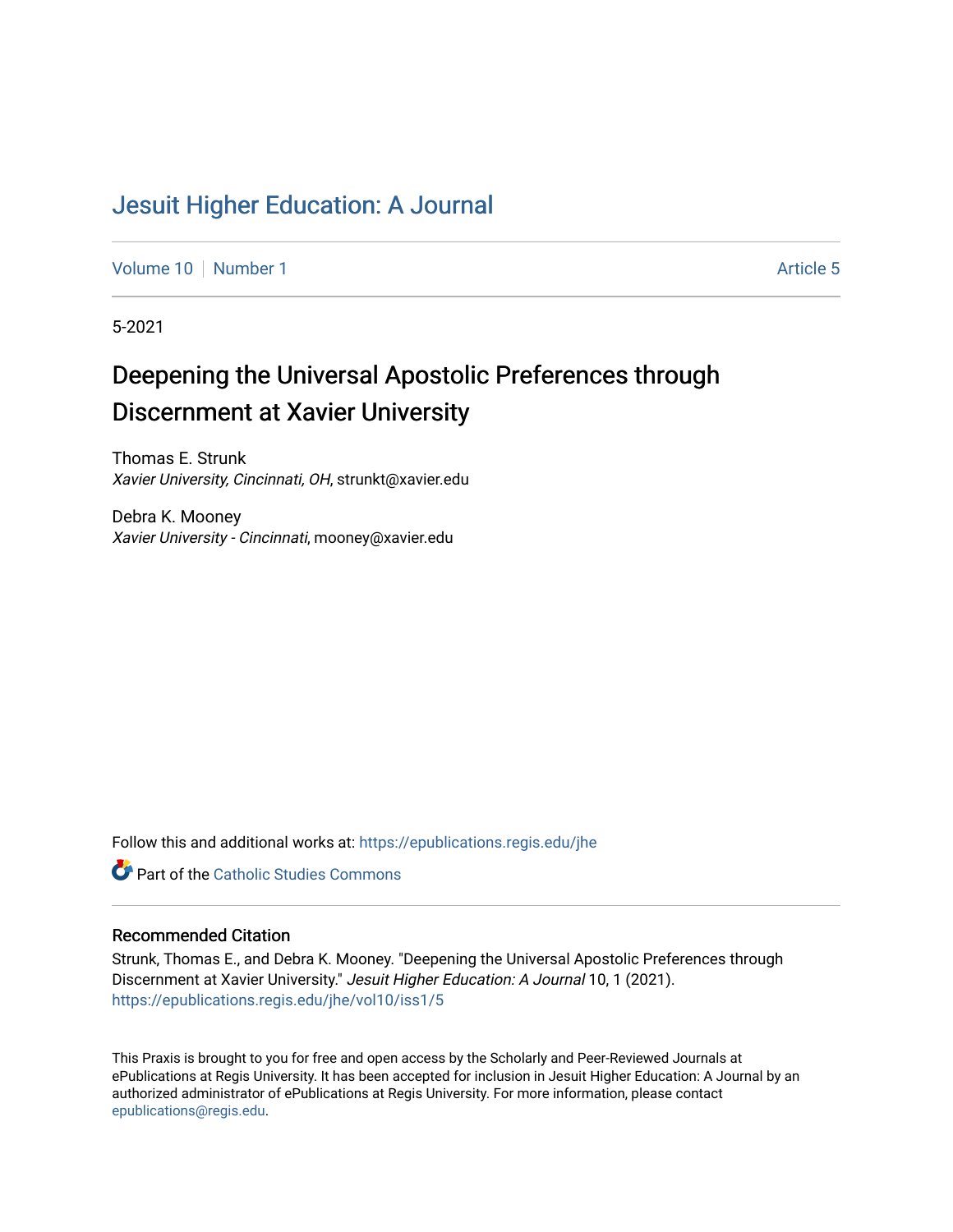### **Deepening the Universal Apostolic Preferences through Discernment at Xavier University**

Thomas E. Strunk Associate Professor of Classics and Modern Languages Xavier University [strunkt@xavier.edu](mailto:strunkt@xavier.edu)

> Debra K. Mooney Vice President for Mission and Identity Xavier University [mooney@xavier.edu](mailto:mooney@xavier.edu)

#### **Abstract**

Following Fr. Arturo Sosa, S.J.'s promulgation of the Universal Apostolic Preferences (UAPs) and as part of Xavier University's strategic planning, the Center for Mission and Identity invited faculty and staff to participate in a semester-long Discernment Group to learn about each of the UAPs and to brainstorm ways to deepen Xavier's expression of each, resulting in a strategic proposal (one of the President's Annual Goals). Based on the principles of Ignatian Communal Discernment, the Discernment Group met throughout the Fall 2019 semester in prayerful discussion and reflection and produced documents for each of the UAPs, which were then shared and vetted by the university community. The Discernment Group concluded with the creation of a document outlining Xavier's current best practices, next steps, and aspirational goals. The work of integrating the UAPs into the life of Xavier University is an on-going effort, which is now guided by the document — a strategic plan for the decade. This discernment process may be effective for other Jesuit Catholic institutions seeking methods to advance the UAPs.

#### **Introduction: A Call to Discernment**

In February 2019, Fr. Arturo Sosa, S.J., Superior General of the Society of Jesus, shared with the whole Society a letter promulgating the Universal Apostolic Preferences. In spring of 2019, the Xavier Board of Trustees approved the university's [strategic plan for FY2019-FY21,](https://www.xavier.edu/mission-identity/xaviers-mission/the-xavier-way) the first goal of which is "to embody the gifts of our Ignatian heritage and the Universal Apostolic Preferences of the Society of Jesus (2019-2029) amidst a robust educational experience in a nurturing, safe, well-maintained, and beautiful campus environment." Charged in this way, in the fall of 2019 the Center for Mission and Identity took up the work of exploring ways to integrate and deepen the Universal Apostolic Preferences (UAPs) at Xavier. The first Universal Apostolic Preference is to show the way to God through the Spiritual Exercises and discernment. This first UAP is a real gift, an invitation to a way of proceeding during these tumultuous and trying times. In the early autumn of 2019, when Xavier University's Center for Mission and Identity was

looking for a way to discuss and implement the Universal Apostolic Preferences, we recognized that the first UAP was the way forward discernment would guide the process. Out of the earliest conversations, it became quite clear that a Discernment Group was the most effective way to achieve our goals.

#### **The Discernment Process**

Once we had decided that a Discernment Group was the best option, we set about finding participants, using several methods. The prerequisites for participation in the Discernment Group were: curiosity, interest, optimism, and trust. We personally invited a few participants based on past experience with Mission and Identity programs. We then sent a general invite to those who would be presenting at the 2020 Commitment to Justice Conference and to members of CAPE (Connecting Administrative Professionals for Excellence), Xavier's administrative assistant affinity group. We also sent a general announcement to the campus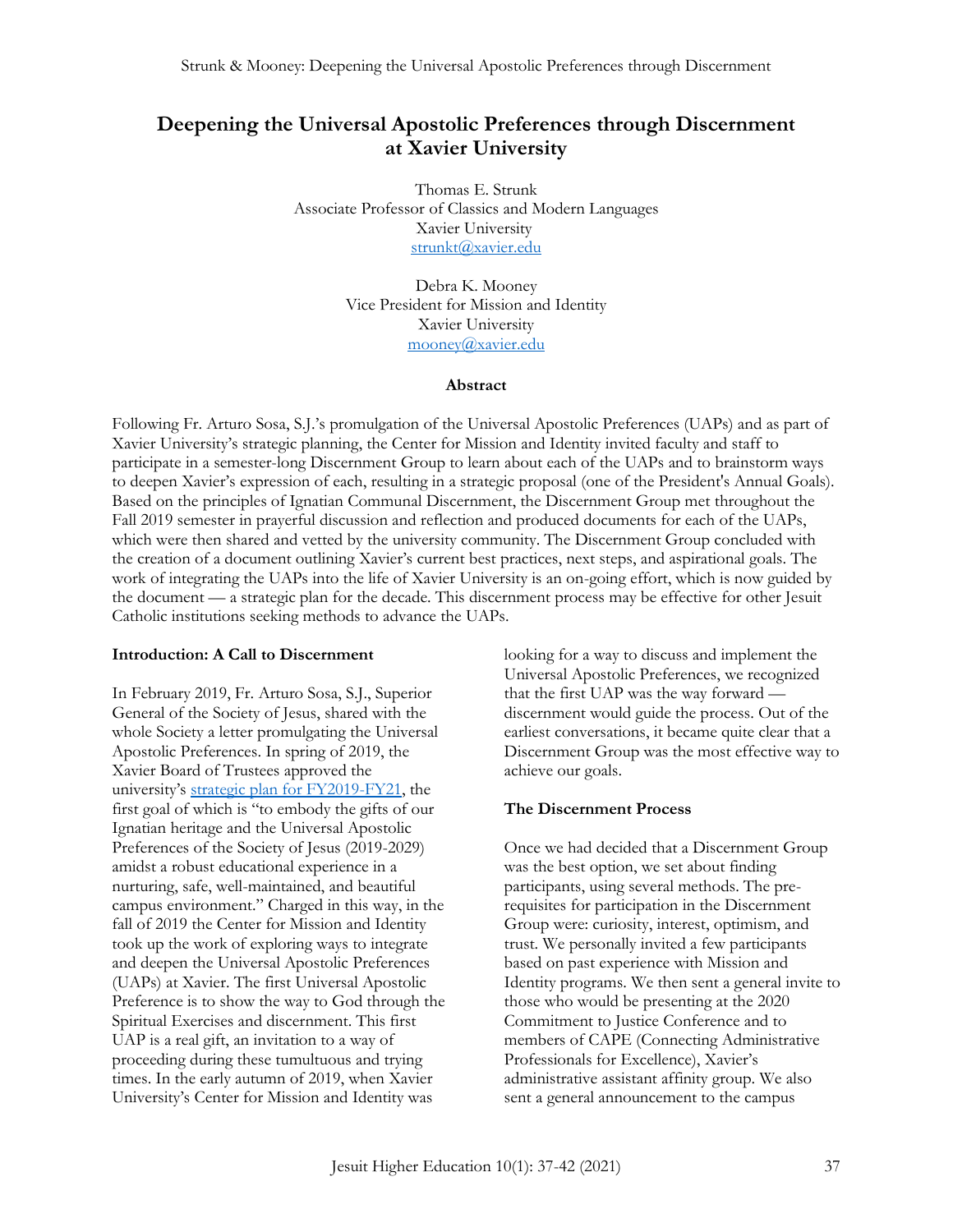community to bring in others who were called to do this work; in this announcement, we also included a link to the UAPs, so the announcement served an educational function beyond soliciting participation. Our goal was to bring together a diverse and experienced group representing a broad section of the university. In the end, our [Discernment Group](https://www.xavier.edu/mission-identity/programs/apostolic-preferences-at-xavier/index?utm_source=Today+at+Xavier+Subscribers&utm_campaign=18142e196f-Today_at_Xavier_COPY_01&utm_medium=email&utm_term=0_2094fa7cc9-18142e196f-69516165) numbered twenty-two members, including three Jesuits, from across the university: nine faculty and thirteen staff/administrators. The opportunity fulfilled the criteria to be [a Province Ignatian Educator of](https://www.xavier.edu/mission-identity/programs/province-ignatian-educators-of-distinction)  [Distinction,](https://www.xavier.edu/mission-identity/programs/province-ignatian-educators-of-distinction) a province network, campus, and public recognition of a person's commitment and competence in animating the Jesuit tradition of academic excellence. Participating faculty and staff met weekly for an hour from September 17 to November 19, 2019, with an hour of preparation and reflection between meetings. Debra Mooney Ph.D., Xavier Vice President for Mission and Identity, and Thomas E. Strunk Ph.D., Associate Professor of Classics and Director of Faculty Programming for Mission and Identity, cofacilitated the group.

Since the Universal Apostolic Preferences were new to many of the participants, we shared with group participants [Fr. Arturo Sosa's letter](https://www.jesuits.global/sj_files/2020/05/2019-06_19feb19_eng.pdf)  announcing the UAPs before the first meeting. At the first meeting, we began, as we did for each of the meetings, with a prayer. We then presented an overview of the UAPs, including the video "[What](https://www.educatemagis.org/videos/what-if-god-spoke-to-you-universal-apostolic-preferences/)  [If God Spoke to You](https://www.educatemagis.org/videos/what-if-god-spoke-to-you-universal-apostolic-preferences/)?" a succinct and inspiring overview of the UAPs. We discussed the choice of language — "preferences" rather than "priorities" — and the idea that this was an invitation to explore new possibilities rather than check the boxes for what we were already doing. In addition, we discussed the general purpose and direction of the group. We also introduced the Ignatian daily examen and asked participants to spend time in reflection and prayer with the examen. We closed the first meeting by having participants draw one of the four UAPs out of a basket to determine which of the four UAP groups they would work with. We did this because we did not want to predetermine the groups or merely rely on the experts to think through each UAP, for example the Sustainability professor working on care of our common home or the Jesuit working on the Spiritual Exercises and discernment. We wanted people to be free to bring fresh ideas, while relying on the shared wisdom of the group for the final outcomes.

For our second meeting, we focused on the process of communal discernment. For our purposes, we define the process of Ignatian Communal Discernment as incorporating the following:

- Beginning the process in a state of Ignatian indifference <sup>1</sup>
- Outlining the pros and cons of the decision with respect to our mission, vision, and values
- Being a contributor and an active listener in brainstorming a solution
- Assuming good intentions on the part of others
- Giving close attention to the viewpoints of others — especially when there is disagreement
- Being mindful of feelings of unease or agitation (Ignatian desolation)
- Noticing God's presence and will
- Deliberating until there is a shared sense of contentment with a decision (Ignatian consolation)



Discernment group members in their respective UAP group brainstorming

Aside from laying out these principles, we shared with the group the results of a survey of the Xavier Board of Trustees, which asked, "What aspect of Ignatian Communal Discernment speaks most strongly to you?" Our Chief Human Resources Officer, a Discernment Group participant, shared an instance when she utilized the approach with the Benefits Committee; this case study underscored how the outcome was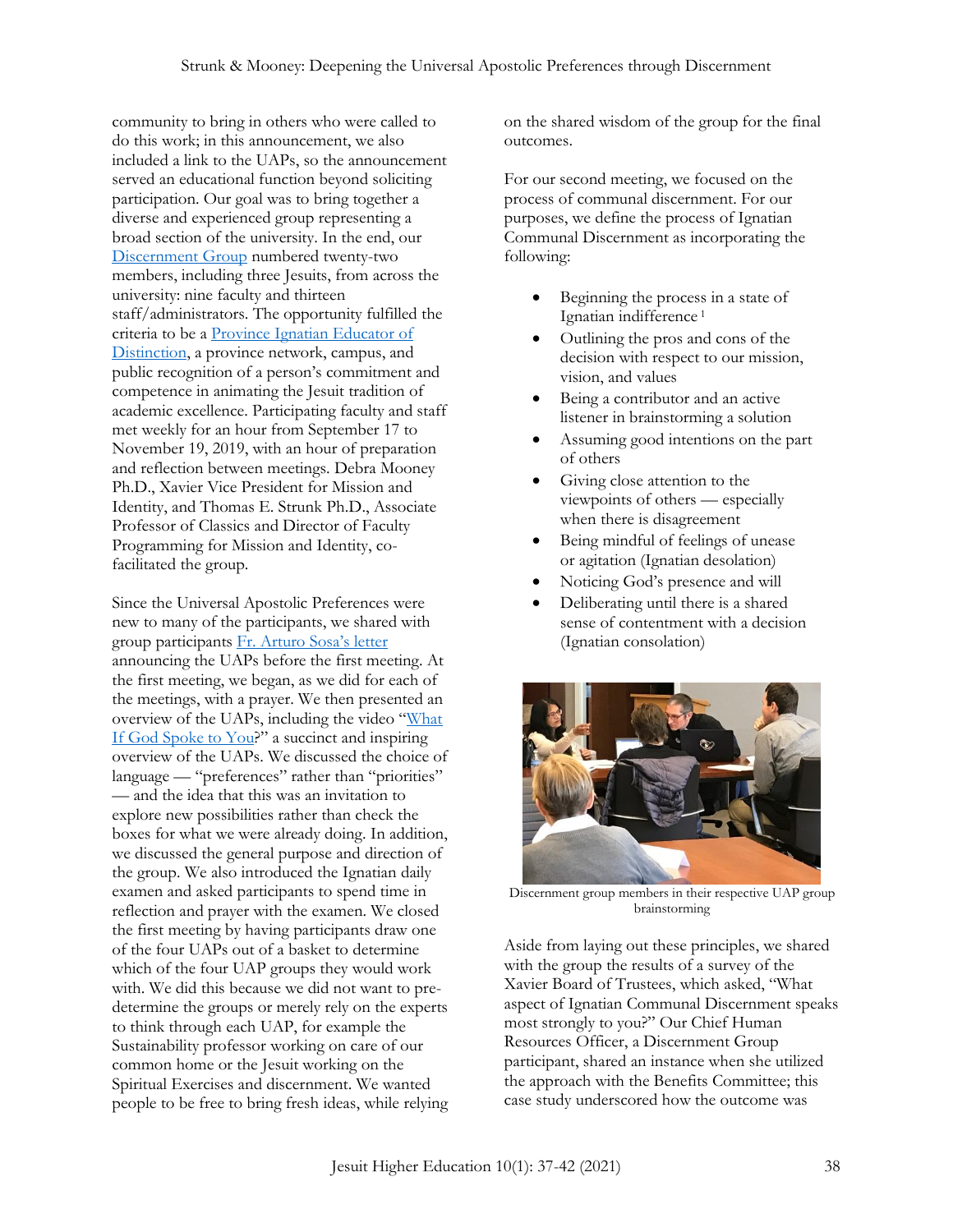much different (and better) than when approaching the decision with predetermined results in mind.

Following the meeting we provided participants a reflection worksheet, including such prompts as:

- I know I am experiencing Ignatian consolation when I . . .
- I know I am experiencing Ignatian desolation when I . . .
- The closest experience that I have had at Xavier to engaging in the Ignatian Communal Discernment process is . . .

We then spent the next four weeks focusing on each of the four UAPs. While starting with the first UAP — "to show the way to God through the Spiritual Exercises and discernment" — might have seemed obvious, we decided, having already discussed Ignatian Communal Discernment, to save the first UAP to the end as a way to circle back to some earlier themes. We thus began with the second UAP — "walking with the poor, the outcasts of the world, those whose dignity has been violated, in a mission of reconciliation and justice." In preparation for this UAP, we shared with the Discernment Group the *Cincinnati Enquirer* series *[The Long Hard Road](https://www.cincinnati.com/story/news/2019/09/19/prosperity-disparity/2374125001/)*, on the poor and underserved in Cincinnati. For this meeting and the next several weeks, our meetings took on a set structure: an opening prayer, discussion of our reflections from the previous week, and then an examination of the new UAP. For this session, Dr. Blis DeVault, Professor of Communication Studies and member of the Discernment Group, shared with us her film *[A Slice of Pie: A Love Story](https://www.sliceofpiemovie.com/)*, winner of the 2018 Arlin G. Meyer Prize in Performing Arts. The film tells the heartfelt story of the couple who began the nearby restaurant Moriah Pie, which allows people to pay whatever they can afford for their meal. The film focuses on how the restaurant builds community in an economically depressed area. The couple who opened Moriah Pie, Robert and Erin Lockridge, attended the viewing and engaged in the lively conversation afterwards. The idea of community service behind the restaurant, which is just a few blocks from Xavier's campus, and the creation of the film by a Xavier University professor provided the Discernment Group with a concrete example

of accompanying the marginalized right in our own neighborhood. After this meeting, and for each of the UAPs, we asked the participants to bring back a few current best practices, next steps, and aspirational, yet realistic, goals, which we then collected the following week. We also gave the group some reflection questions to discern over the course of the next week:

- How does *A Slice of Pie* relate to UAP two?
- What are other examples (e.g. programs, projects, curriculum, etc.) at Xavier that address the poor/ outcast/marginalized outside of your own area in a mission of reconciliation and justice?
- Who are the marginalized near us and among us?

At our following meeting we moved to the fourth UAP — "to collaborate in the care of our Common Home" — as you can tell, we were discerning our own order through the UAPs. In preparation for the meeting, we had participants read an excerpt from Pope Francis' *Laudato Sí* and shared some additional internet resources. Dr. Kathleen Smythe, Discernment Group participant and Professor of History, provided us with a reflection on being in balance with the environment. Dr. Smythe has done extensive work on sustainability in her teaching, research, and service, but this was no academic lecture loaded with statistics and data. Rather Kathleen offered us her lived experience of caring for the Earth; her presentation included photos from the local environment and her own poetry. Kathleen provided for us a notable example of how one person can care for our Common Home.



Discernment group members brainstorming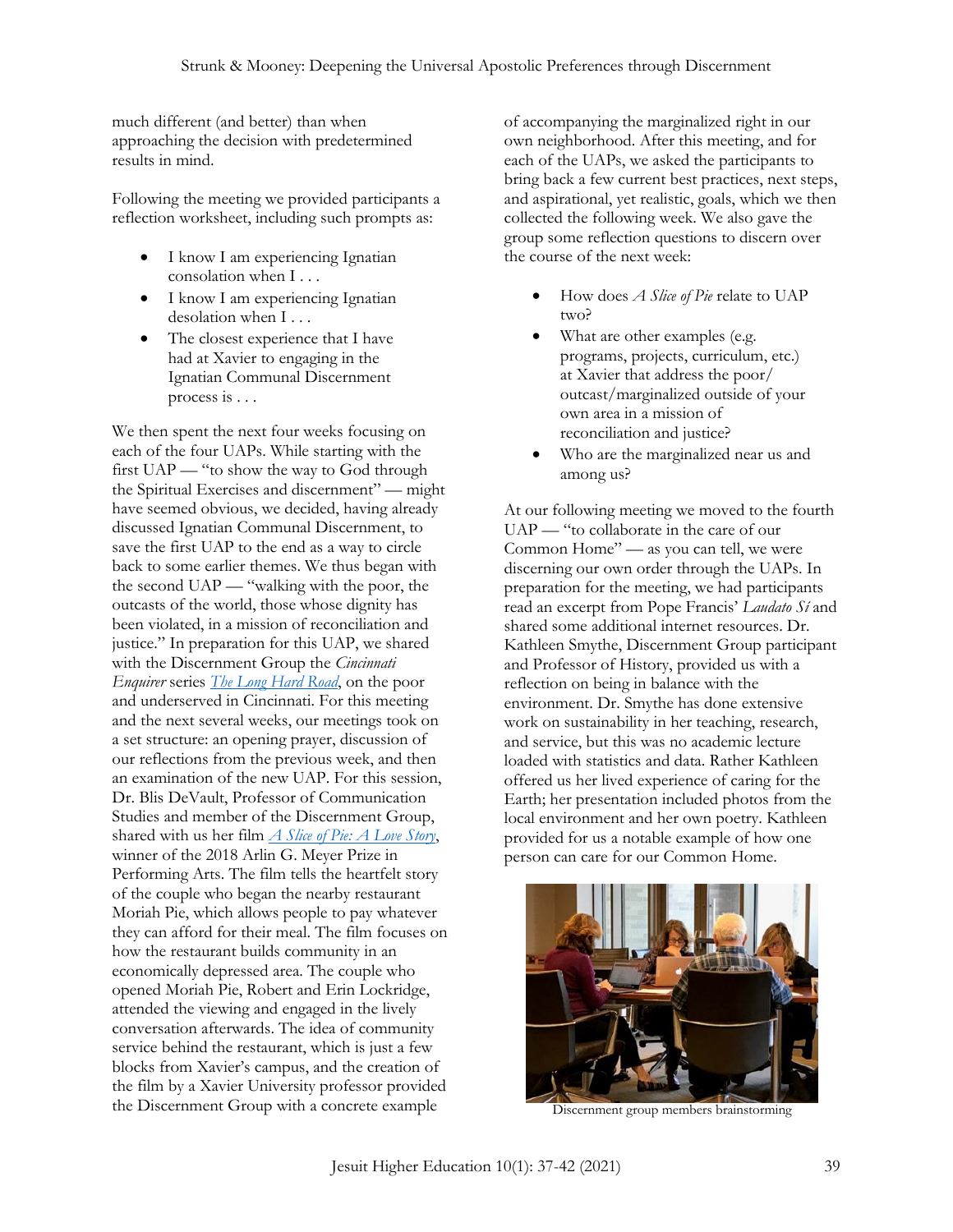We then asked the group to reflect over the next week on the following questions:

- If you find the fourth UAP compelling in any way, why do you think this is so?
- What connections did our discussion of care for Our Common Home raise today that you have not thought of before? What connections did our discussion of care for Our Common Home raise with last week's discussion on the poor and marginalized?
- How have you experienced the relationship between care for the environment, your relationship to God and/or prayer and discernment?

For the third UAP — "to accompany young people in the creation of a hope-filled future" we decided to invite four student leaders, ranging from first-year to senior-year, to speak with us about their thoughts for a hope-filled future. The students came from a variety of backgrounds and had different experiences at Xavier, such as their majors and career goals. Throughout the week prior, we gathered questions for the students from the Discernment Group participants. We led off the discussion with some of these, such as:

- What are you hopeful for in the future?
- Have you ever experienced hope in the classroom?
- Does Xavier make you feel hopeful?
- What does our generation misperceive about your generation?

Once the conversation began, however, questions and comments came organically from those present. For many participants this meeting was one of the highlights of our time together. We delighted in the eloquence and ability to reflect demonstrated by our students. We found that part of creating a hope-filled future is simply interactions between the youth and their elders, which has the potential to build hope for each group.

In the week following our meeting with the students, we reflected on the following questions:

- What were some points of intrigue/ surprise you learned from the students?
- What offered students consolation and desolation regarding their future?
- Do you think these are influenced by generational differences or are they universal/consistent/existential across generations?
- What offered you consolation and desolation regarding your future when you were about twenty years old? How about now?
- What does the comment in the UAP document mean to you, "To accompany young people demands of us authenticity of life, spiritual depth, and openness to sharing the lifemission that gives meaning to who we are and what we do"?

For our final UAP, we returned to the beginning — UAP one: "to show the way to God through the Spiritual Exercises and discernment." We decided to have Dr. Gillian Ahlgren, Professor of Theology, join us from Washington, D.C. where she was spending a sabbatical. This was in the days before Zoom became a daily experience! Dr. Ahlgren, who has developed *[The Spiritual Exercises](https://www.xavier.edu/jesuitresource/ignatian-resources/spiritual-exercises-21st)  for the 21st [Century: A Workbook](https://www.xavier.edu/jesuitresource/ignatian-resources/spiritual-exercises-21st)*, shared with us her understanding of the Spiritual Exercises and their importance for our contemporary world. For the following week, we reflected on these questions:

- Where and when do you typically engage in an Ignatian daily examen?
- What are some joys and challenges of engaging in the Ignatian daily examen?
- As you Seek to Find God in All Things, have you encountered God in an unusual way, time or place?
- Pierre Teilhard de Chardin, S.J. has said that, "Joy is the most infallible sign of the presence of God." Do you agree?
- How might the university more effectively engage communal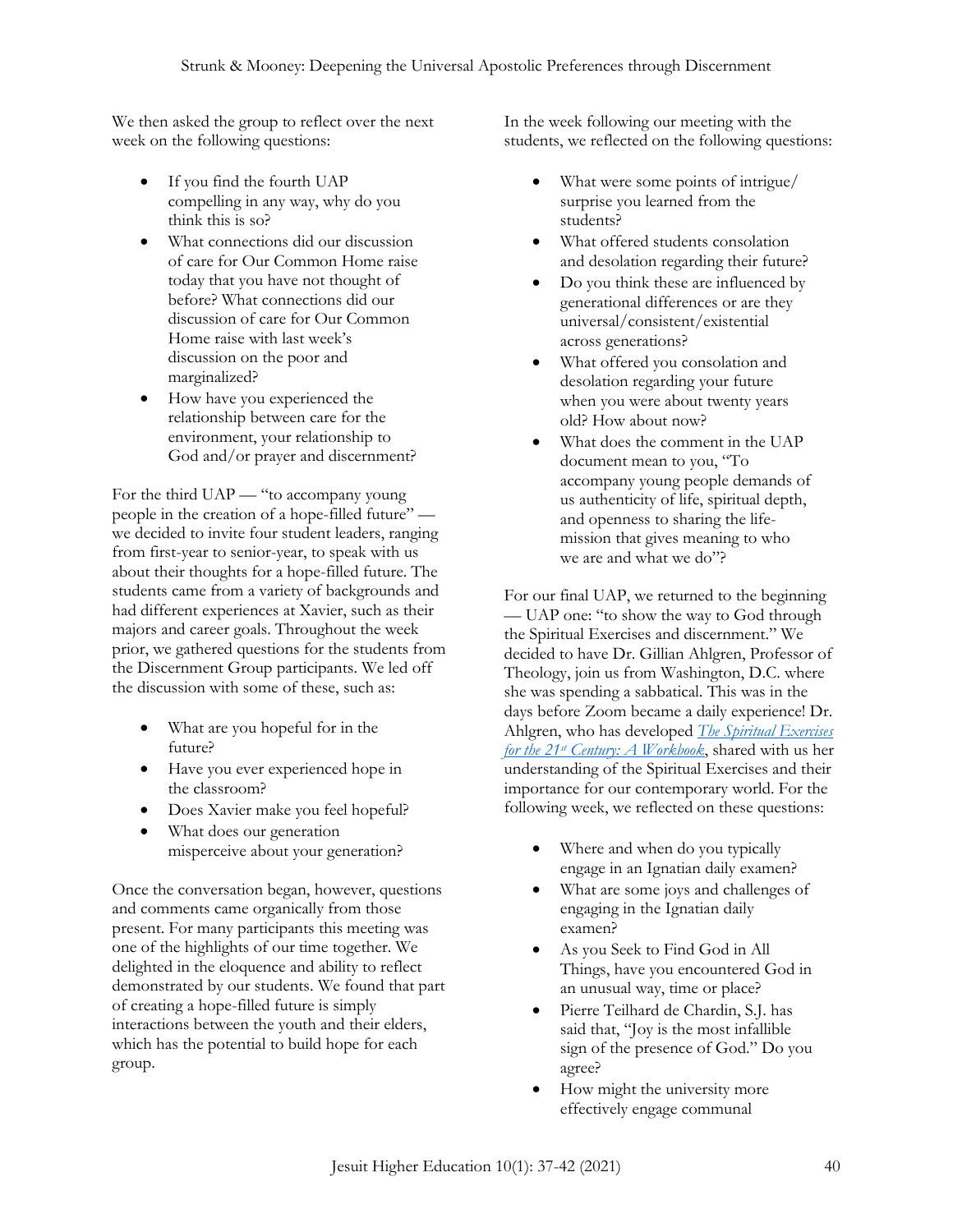discernment in decision-making processes?

From this point on, Debra Mooney and Thomas Strunk deliberately stepped back and took on the role of facilitators almost exclusively, so that the four groups would have as much freedom as possible to brainstorm and follow the spirit. For the next three weeks, we engaged in brainstorming exercises: we would all come together at our usual time and place; we then broke into our UAP groups and worked on ideas for our UAP. Our way of proceeding was to spend the first week on things we were already doing that seemed to fit the spirit of the UAPs; these were our current best practices. This allowed us to recognize the good work we were already doing and to get a baseline reading of some of Xavier's best practices. The second week we aimed at identifying the next steps; we asked ourselves — keeping in mind the UAPs — what are those things that with a bit of effort and some resources we could do if we put our minds to it. In our final brainstorming session, we freed ourselves from the anxiety that comes with considering resources to help identify big projects that could be transformative for Xavier; these became our aspirational goals.

For each of these three sessions, we tried to identify three to five items that fit each of our three categories — best practices, next steps, and aspirational goals. These three sessions culminated with each UAP group producing a document with roughly fifteen items identified in total, which were then shared with the entire group; the other participants were then able to provide feedback, such as affirming the findings, offering suggestions, and adding other ideas. After the meeting, each group revised their documents a final time. To provide just one illustration from the final document, an identified current best practice for 'Showing the Way to God' is "The structure and programs of the Dorothy Day Center for Faith and Justice (campus ministry)," a next step is to "Develop a cohort of trained spiritual directors for the Spiritual Exercises," and an aspirational change is to "Develop chaplaincy programs for interested clubs, teams, programs and other intact groups."

While the Discernment Group was going through this process amongst themselves, we developed a

[resource page for the UAPs](https://www.xavier.edu/jesuitresource/resources-by-theme/resources-for-apostolic-preferences) on Xavier's [JesuitResource.org](https://www.xavier.edu/jesuitresource/) site where one can find a great amount of material on the UAPs. In October, we also began to share our initial findings with members of the community in order to allow others to respond to what we were doing. The first group to see any part of our work was the President's direct reports (vice presidents), with whom we invited perceptions of current best practices. Just before our final Discernment Group meeting, Debra Mooney, as Xavier's Chief Mission Officer, shared our process with the university community in her Fall Convocation and solicited ideas on next steps and aspirational goals. During this gathering, the audience members were given handouts on which to write their ideas, which we then collected and incorporated into our document. Additionally, the documents were shared with the President's Cabinet, the Sustainability Committee, and other university stakeholders for feedback. We also sent a draft to the university community through a universitywide announcement soliciting comments. With the inclusive process used, feedback was affirming.

#### **Concluding Thoughts**

The final report, *[Deepening the UAPs at Xavier,](https://www.xavier.edu/mission-identity/programs/documents/universal-apostolic-preferences-document_final2.pdf)* was set in February 2020. It has subsequently guided and prioritized mission activities, which a process of this type should do, even in the midst of the pandemic. Despite all the structural changes, resource reallocation, and personal toil resulting from COVID-19 crisis management, it is clear that the discernment process resulted in a robust guide. An example of a direct outcome of the report, for instance, is that a resource on the steps and tips for leading Ignatian Communal Discernment processes was created and members of the President's Cabinet have been reporting on the use of the mindset in their decision-making processes at their monthly meetings. Similarly, each of the weekly gatherings of the President's direct reports now ends with a reflective examen of the processes within the meeting.

We have felt that methodically engaging the broader Xavier community over the course of a semester has resulted in a richer and deeper understanding of the UAPs at Xavier. Following Thanksgiving break 2019, we shared our proposal